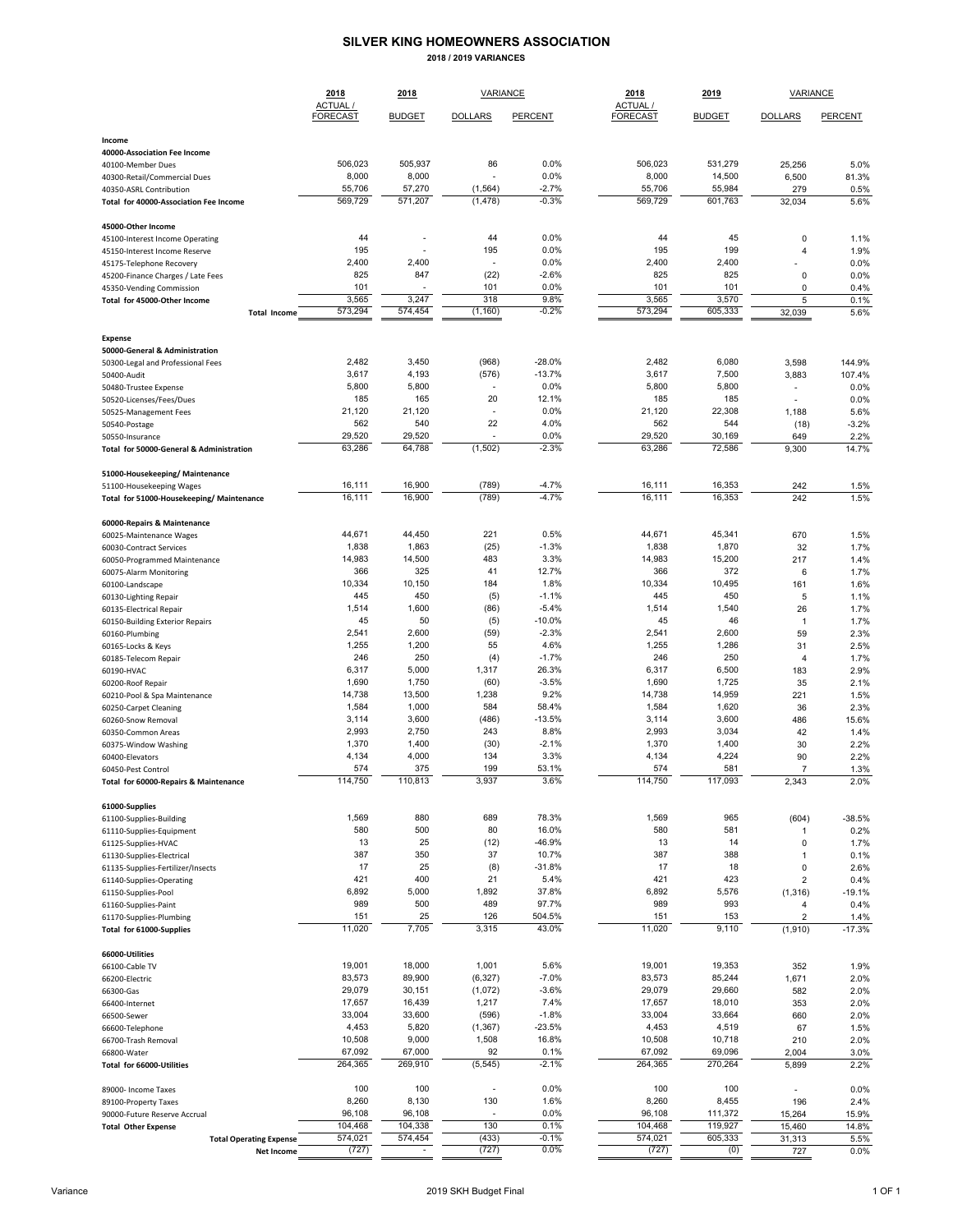## **Silver King HOA 2019 Capital Budget**

|            |                                                 | Estimated   |                |                    |               |        |        |        |        |                                 |       |        |        |        |
|------------|-------------------------------------------------|-------------|----------------|--------------------|---------------|--------|--------|--------|--------|---------------------------------|-------|--------|--------|--------|
|            |                                                 | Replacement | Useful         | Remaining          | <b>ACTUAL</b> |        |        |        |        | <b>Projected Capital Budget</b> |       |        |        |        |
| <u>ID#</u> | <b>Component Name</b>                           | Cost        | Life           | <b>Useful Life</b> | 2018          | 2019   | 2020   | 2021   | 2022   | 2023                            | 2024  | 2025   | 2026   | 2027   |
| 120        | Rain Gutters/Downspouts - Repair                | \$2,000     | $\overline{2}$ | $\mathbf 0$        |               | 2,000  |        | 2,122  |        | 2,251                           |       | 2,388  |        | 2,534  |
| 121        | Heat Trace - Repair/Replace                     | \$11,000    | $\overline{2}$ | $\mathbf 0$        | 1,729         | 11,000 |        | 11,670 |        | 12,381                          |       | 13,135 |        | 13,934 |
| 190        | Calrods - Replace                               | \$2,500     | 10             | 3                  |               |        |        |        | 2,732  |                                 |       |        |        |        |
| 207        | Metal Fencing & Railing - Repaint               | \$5,200     | 6              | $\mathbf 0$        |               | 5,200  |        |        |        |                                 |       | 6,209  |        |        |
| 215        | Siding - Repair/Repaint                         | \$19,000    | 8              | $\mathbf 0$        |               | 19,000 |        |        |        |                                 |       |        |        | 24,069 |
| 216        | Interior Surfaces - Hallways - Repaint          | \$16,000    | 10             | $\overline{7}$     |               |        |        |        |        |                                 |       |        | 19,678 |        |
| 216        | Interior Surfaces - Meeting Rooms - Repaint     | \$6,000     | 10             | 5                  |               |        |        |        |        |                                 | 6,956 |        |        |        |
| 290        | Metal Roof - Repaint                            | \$3,000     | 10             | 3                  |               |        |        |        | 3,278  |                                 |       |        |        |        |
| 401        | Asphalt - Major Rehab                           | \$29,750    | 25             | 3                  |               |        |        |        | 32,509 |                                 |       |        |        |        |
| 402        | Asphalt - Seal Coat                             | \$5,000     | 3              | $\overline{2}$     |               |        |        | 5,305  |        |                                 | 5,796 |        |        | 6,334  |
| 403        | Asphalt - Crack Fill                            | \$3,750     | $\mathbf{1}$   | $\pmb{0}$          | 2,500         | 3,750  | 3,863  | 3,978  | 4,098  | 4,221                           | 4,347 | 4,478  | 4,612  | 4,750  |
| 404        | Concrete Pavers - Repair/Replace                | \$3,000     | 10             | 3                  |               |        |        |        | 3,278  |                                 |       |        |        |        |
| 502        | Garage Door - Replace                           | \$2,400     | 20             | 19                 | 2,328         |        |        |        |        |                                 |       |        |        |        |
| 508        | Access Control System - Renovate/Replace        | \$26,000    | 10             | 9                  | 30,000        |        |        |        |        |                                 |       |        |        |        |
| 590        | Lobby Entrance Doors - Replace                  | \$18,000    | 20             | 18                 |               |        |        |        |        |                                 |       |        |        |        |
| 702        | Boiler - Replace                                | \$42,500    | 25             | $\overline{a}$     |               |        |        |        |        | 47,834                          |       |        |        |        |
| 703        | Commercial Water Heaters - Replace              | \$16,000    | 15             | $\mathbf 0$        |               | 16,000 |        |        |        |                                 |       |        |        |        |
| 704        | Hot Water Storage Tank - Large - Inspect/repair | \$2,000     | $\,1\,$        | $\mathbf 0$        |               | 2,000  | 2,060  | 2,122  | 2,185  | 2,251                           | 2,319 | 2,388  | 2,460  | 2,534  |
| 704        | Hot Water Storage Tank - Large - Reline         | \$11,000    | 20             | $\mathbf{1}$       |               |        | 11,330 |        |        |                                 |       |        |        |        |
| 705        | Ductless HVAC System - Replace                  | \$5,000     | 20             | $\mathbf{1}$       |               |        | 5,150  |        |        |                                 |       |        |        |        |
| 707        | Elevator - Modernize                            | \$30,000    | 5              | $\mathbf{1}$       |               |        | 30,000 |        |        |                                 |       | 30,000 |        |        |
| 709        | Elevator Cab - Remodel                          | \$30,000    | 15             | 12                 |               |        |        |        |        |                                 |       |        |        |        |
| 710        | <b>Emergency Generator - Replace</b>            | \$17,500    | 25             | $\mathbf 1$        |               |        | 18,025 |        |        |                                 |       |        |        |        |
| 711        | Chiller - Rebuild                               | \$28,000    | 30             | 18                 | 6,574         |        |        |        |        |                                 |       |        |        |        |
| 711        | Chiller - Replace                               | \$90,000    | 30             | 3                  |               |        |        |        | 98,345 |                                 |       |        |        |        |
| 712        | Cooling Tower - Rebuild                         | \$26,000    | 30             | 19                 |               |        |        |        |        |                                 |       |        |        |        |
| 712        | Cooling Tower - Replace                         | \$60,000    | 30             | $\overline{a}$     |               |        |        |        |        | 67,531                          |       |        |        |        |
| 713        | Pool Door Winch - Repair/Replace                | \$2,000     | 20             | 0                  |               |        | 2,000  |        |        |                                 |       |        |        |        |
| 716        | Variable Frequency Drive - Replace              | \$3,000     | 15             | 3                  |               |        |        |        | 3,278  |                                 |       |        |        |        |
| 790        | Generator Control Switch - Replace              | \$2,500     | 25             | 13                 |               |        |        |        |        |                                 |       |        |        |        |
| 805        | Common Area Signs - Replace                     | \$2,000     | 10             | $\mathbf{1}$       |               |        | 2,060  |        |        |                                 |       |        |        |        |
| 901        | Fire Protection System - Renovate               | \$55,000    | 20             | $\pmb{0}$          |               | 55,000 |        |        |        |                                 |       |        |        |        |
| 903        | Security Camera System - Replace                | \$6,000     | 12             | $\mathbf{1}$       |               | 5,700  |        |        |        |                                 |       |        |        |        |
| 1101       | Pool & Spa - Resurface                          | \$17,000    | 12             | 11                 | 15,125        |        |        |        |        |                                 |       |        |        |        |
| 1104       | Pool Heater - 2003 - Replace                    | \$5,500     | 12             | $\pmb{0}$          |               |        | 5,500  |        |        |                                 |       |        |        |        |
| 1104       | Pool Heater - 2009 - Replace                    | \$5,500     | 12             | $\overline{2}$     |               |        |        | 5,835  |        |                                 |       |        |        |        |
| 1105       | Spa Heater - Replace                            | \$4,500     | 12             | 10                 |               |        |        |        |        |                                 |       |        |        |        |